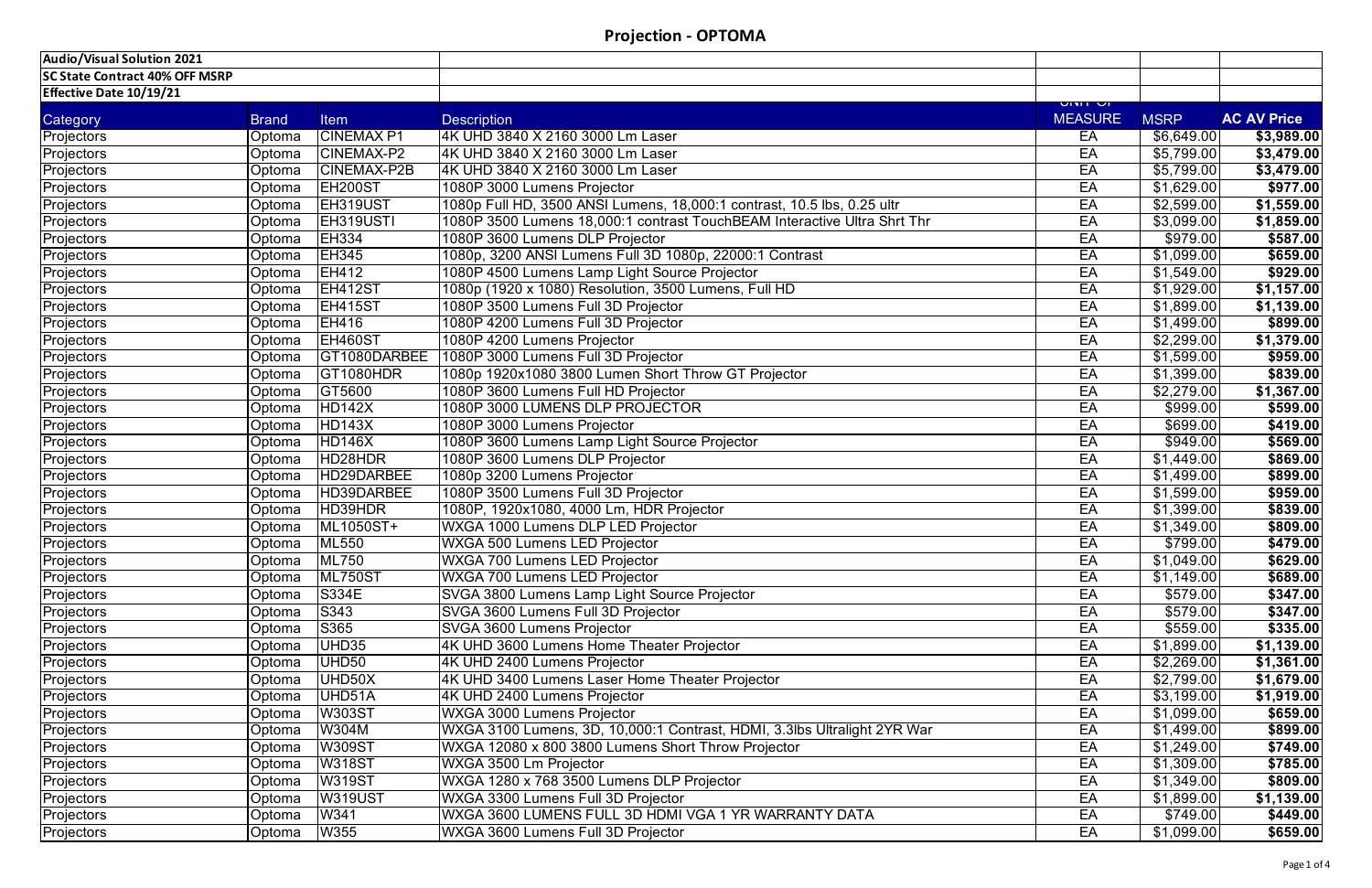**Projection - OPTOMA**

| Projectors                              | Optoma        | W365            | WXGA 3600 Lumens Full 3D Projector                                       | EA | \$759.00            | \$455.00                             |
|-----------------------------------------|---------------|-----------------|--------------------------------------------------------------------------|----|---------------------|--------------------------------------|
| Projectors                              | Optoma        | W416            | WXGA 4500 Lumens Full 3D Projector                                       | EA | \$1,399.00          | \$839.00                             |
| Projectors                              | Optoma        | W460            | WXGA 4600 Lumens Full 3D Projector                                       | EA | \$1,499.00          | \$899.00                             |
| Projectors                              | Optoma        | <b>WU336</b>    | WUXGA 3600 Lumens Full 3D Projector                                      | EA | \$1,219.00          | \$731.00                             |
| Projectors                              | Optoma        | X304M           | XGA 3000 Lumens, 3D, 10,000:1 Contrast, HDMI, 3.3lbs Ultralight 2YR Warr | EA | \$1,449.00          | \$869.00                             |
| Projectors                              | Optoma        | <b>X309ST</b>   | XGA 1024 x 768 3700 Lumens DLP Short Throw Projector                     | EA | \$1,099.00          | \$659.00                             |
| Projectors                              | Optoma        | X343            | XGA 3600 Lumens Full 3D Projector                                        | EA | \$639.00            | \$383.00                             |
| Projectors                              | Optoma        | X345            | XGA 3200 Lumens 22,000:1 Contrast, HDMI, 3D, VGA, 1 YR WARRANTY, DATA    | EA | \$799.00            | \$479.00                             |
| Projectors                              | Optoma        | X365            | XGA 3600 Lumens Full 3D Projector                                        | EA | \$659.00            | \$395.00                             |
| Projectors                              | Optoma        | X412            | XGA, 4200 Lumens, Lamp Light Source Projector                            | EA | \$1,049.00          | \$629.00                             |
| Projectors                              | Optoma        | X416            | XGA 4300 Lumens Full 3D Projector                                        | EA | \$1,299.00          | \$779.00                             |
| Projectors                              | Optoma        | X460            | <b>XGA 4500 Lumens Projector</b>                                         | EA | \$1,399.00          | \$839.00                             |
| <b>Projectors</b>                       | Optoma        | <b>ZH403</b>    | 1080P 4000 Lumens 4K Laser Light Projector                               | EA | $\sqrt{1,899.00}$   | \$1,139.00                           |
| Projectors                              | Optoma        | <b>ZH406</b>    | 1080P 4500 Lumens Laser Light Source Projector                           | EA | \$2,499.00          | \$1,499.00                           |
| Projectors                              | Optoma        | <b>ZH406ST</b>  | 1080P 4200 Laser Lumen Short Throw Data Projector                        | EA | \$3,329.00          | \$1,997.00                           |
| Projectors                              | Optoma        | ZH420UST-W      | 1080P 4000 Lumens Full 3D Projector                                      | EA | \$5,689.00          | \$3,413.00                           |
| Projectors                              | Optoma        | ZW350           | WXGA 1280 x 800 3500 Lumens Laser DLP Projector                          | EA | \$1,549.00          | \$929.00                             |
| Projectors                              | Optoma        | ZW400           | WXGA 1280 x 800 4000 Lumens Laser DLP Projector                          | EA | \$1,549.00          | \$929.00                             |
| Projectors                              | Optoma        | ZW403           | WXGA 4500 Lumens 4K Laser Light Projector                                | EA | \$1,749.00          | \$1,049.00                           |
| Projectors                              | Optoma        | ZX300           | XGA 1024 x 768 3500 Lumens Laser DLP                                     | EA | \$1,249.00          | \$749.00                             |
| Install Projectors 5000 Lumen+  Optoma  |               | 4K550           | 4K UHD 5Klumen data projector 1.6x zoom TR1.39-2.22 Lamp based           | EA | \$6,999.00          | \$4,199.00                           |
| Install Projectors 5000 Lumen+  Optoma  |               | <b>EH503</b>    | 1080P, 5200 Lumens, 2000:1 Contrast, V+H shift, NO LENS, 3 YR, PRO       | EA | \$6,299.00          | \$3,779.00                           |
| Install Projectors 5000 Lumen+  Optoma  |               | EH504WIFI       | 1080p, 5000 ANSI Lumens, 15,000:1 contrast                               | EA | \$2,699.00          | \$1,619.00                           |
| Install Projectors 5000 Lumen+  Optoma  |               | <b>EH505</b>    | WUXGA, 5000 Lumens, 2000:1, 3D, HDMI, DVI-D, DP, V+H Shift, NO LENS, PRO | EA | \$6,899.00          |                                      |
|                                         |               | EH505E          |                                                                          | EA |                     | \$4,139.00<br>$\overline{$3,119.00}$ |
| Install Projectors 5000 Lumen+  Optoma  |               |                 | WUXGA 5000 Lumens Projector (Lens not included)                          | EA | \$5,199.00          |                                      |
| Install Projectors 5000 Lumen+  Optoma  |               | UHZ65LV         | 4K UHD 5000 Lumens Laser Light Source Projector                          |    | \$9,999.00          | \$5,999.00                           |
| Install Projectors 5000 Lumen+  Optoma  |               | W461            | WXGA 1280 x 800 5000 Lumens Projector                                    | EA | \$1,949.00          | \$1,169.00                           |
| Install Projectors 5000 Lumen+ Optoma   |               | <b>WU470</b>    | WUXGA 1920 x 1200 5000 Lumens Projector                                  | EA | \$2,549.00          | \$1,529.00                           |
| Install Projectors 5000 Lumen+   Optoma |               | WU515TST        | <b>WUXGA 5500 Lumens Projector</b>                                       | EA | \$5,199.00          | \$3,119.00                           |
| Install Projectors 5000 Lumen+ Optoma   |               | X605            | XGA, 6000 Lumens, 2000:1 Contrast, 3D, V+H shift, 3 YR Warr, NO LENS     | EA | \$5,899.00          | \$3,539.00                           |
| Install Projectors 5000 Lumen+   Optoma |               | <b>X605E</b>    | XGA 6000 Lumens DLP Projectors                                           | EA | \$5,899.00          | \$3,539.00                           |
| Install Projectors 5000 Lumen+   Optoma |               | <b>ZH500T-B</b> | 1080P 5000 Lumens Laser Projector                                        | EA | \$4,399.00          | \$2,639.00                           |
| Install Projectors 5000 Lumen+   Optoma |               | <b>ZH506T-B</b> | Full HD (1920 x 1080) 5000 Lumens Laser Projector                        | EA | \$4,099.00          | \$2,459.00                           |
| Install Projectors 5000 Lumen+          | <b>Optoma</b> | <b>ZH506-W</b>  | 1080p 5000 Lumens Laser Projector                                        | EA | \$3,999.00          | \$2,399.00                           |
| Install Projectors 5000 Lumen+          | <b>Optoma</b> | <b>ZH510T-B</b> | 1080p 5000 Lumens Projector- Black Chasis                                | EA | \$8,799.00          | \$5,279.00                           |
| Install Projectors 5000 Lumen+  Optoma  |               | <b>ZH606-W</b>  | 1080P 6000 Lumens Laser White Chassis                                    | EA | \$5,949.00          | \$3,569.00                           |
| Install Projectors 5000 Lumen+          | <b>Optoma</b> | ZK1050          | 4K UHD 3840 x2160 10000 Lm                                               | EA | \$50,749.00         | \$30,449.00                          |
| Install Projectors 5000 Lumen+          | <b>Optoma</b> | <b>ZK507-W</b>  | 4K UHD 5000 Lumen Projector                                              | EA | \$8,399.00          | \$5,039.00                           |
| Install Projectors 5000 Lumen+          | Optoma        | <b>ZK750</b>    | 4K UHD 3840 X 2160, 7500 Lm Projector                                    | EA | \$37,649.00         | $\sqrt{22,589.00}$                   |
| Install Projectors 5000 Lumen+  Optoma  |               | ZU1050          | WUXGA 10000 Lumens DLP Projector                                         | EA | $\sqrt{331,499.00}$ | \$18,899.00                          |
| Install Projectors 5000 Lumen+          | <b>Optoma</b> | <b>ZU500T-B</b> | <b>WUXGA 5000 Lumens Laser Projector</b>                                 | EA | \$4,899.00          | \$2,939.00                           |
| Install Projectors 5000 Lumen+  Optoma  |               | ZU500TST-W      | <b>WUXGA 5000 Lumens Laser Projector</b>                                 | EA | \$7,869.00          | \$4,721.00                           |
| Install Projectors 5000 Lumen+          | <b>Optoma</b> | ZU500USTE       | WUXGA 1920 x 1200 5000 Lumens Short Throw DLP Projector                  | EA | \$6,099.00          | \$3,659.00                           |
| Install Projectors 5000 Lumen+  Optoma  |               | <b>ZU506T-W</b> | WXGA (1920 x 1200), White Chassis, Laser Light source, 5000 Lumens       | EA | \$4,549.00          | \$2,729.00                           |
| Install Projectors 5000 Lumen+   Optoma |               | <b>ZU506-W</b>  | WUXGA 1920 x 1200 5000 Lm Laser Projector                                | EA | \$4,099.00          | \$2,459.00                           |
| Install Projectors 5000 Lumen+   Optoma |               | <b>ZU510T-W</b> | WUXGA LASER PROJECTOR 5500 ANSI Lumens, 300,000:1 contrast Projector     | EA | \$8,999.00          | \$5,399.00                           |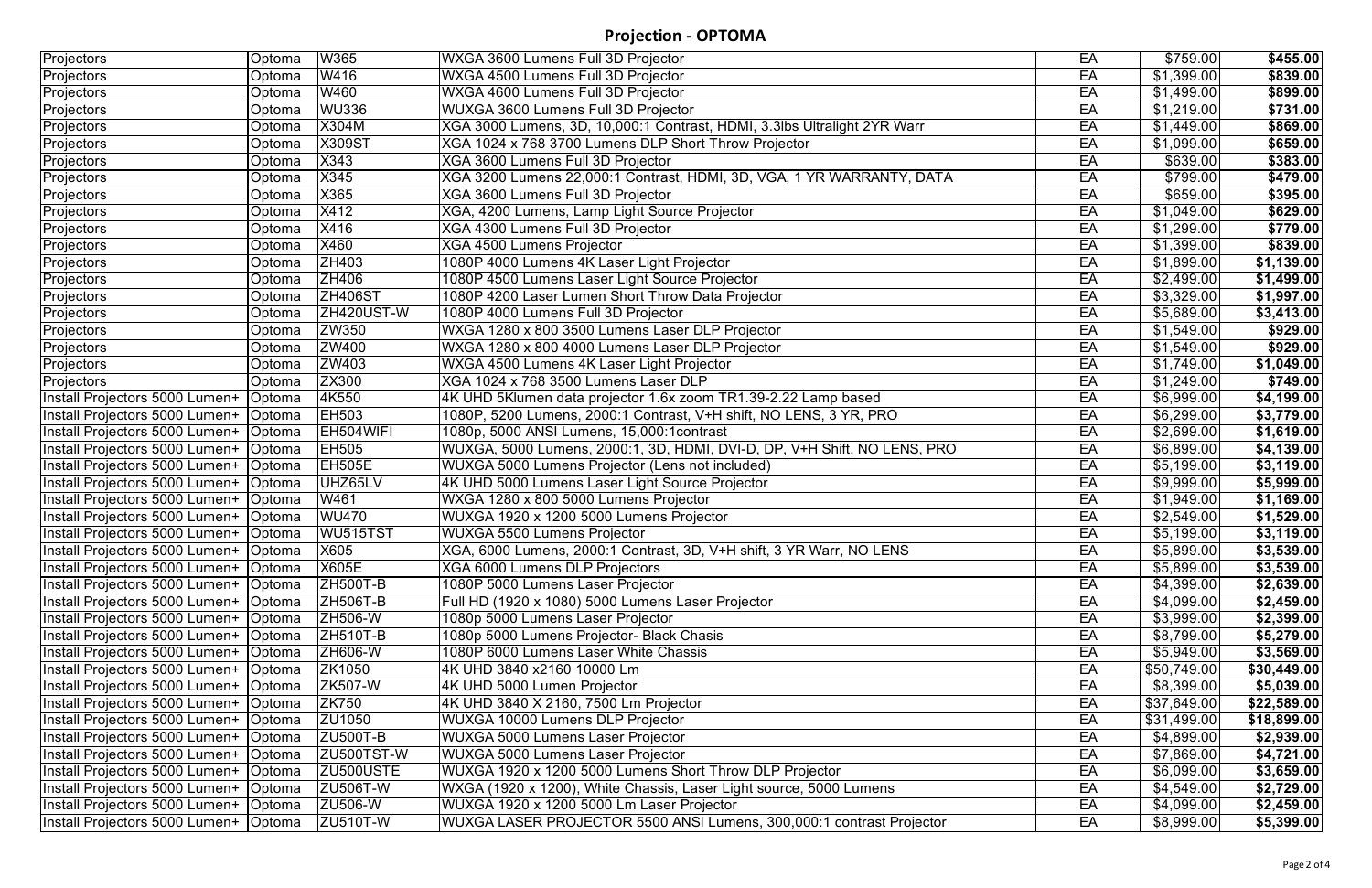## **Projection - OPTOMA**

| Install Projectors 5000 Lumen+   Optoma |               | <b>ZU606T-W</b>  | WUXGA 1900x1200 6000 Lumens DLP Projector                               | EA | \$6,299.00       | \$3,779.00         |
|-----------------------------------------|---------------|------------------|-------------------------------------------------------------------------|----|------------------|--------------------|
| Install Projectors 5000 Lumen+   Optoma |               | <b>ZU610T-W</b>  | <b>WUXGA 6000 Lumens Laser Projector</b>                                | EA | \$6,799.00       | \$4,079.00         |
| Install Projectors 5000 Lumen+   Optoma |               | <b>ZU720T</b>    | WUXGA 1920 x 1200 7500 Lumens 4K UHD DLP Projector                      | EA | \$8,799.00       | \$5,279.00         |
| Install Projectors 5000 Lumen+   Optoma |               | ZU720TST         | WUXGA 1920 x 1200 7000 Lumens DLP Projector                             | EA | \$10,999.00      | \$6,599.00         |
| Install Projectors 5000 Lumen+   Optoma |               | <b>ZU860</b>     | WUXGA 8000 Lms Laser Light Source Projector                             | EA | \$17,499.00      | $\sqrt{10,499.00}$ |
| Install Projectors 5000 Lumen+          | <b>Optoma</b> | <b>ZW500T-W</b>  | WXGA 5000 Lumens Projector                                              | EA | \$3,999.00       | \$2,399.00         |
| Lamps                                   | Optoma        | BL-FN465A        | <b>WU630 Replacement Projector Lamp</b>                                 | EA | \$327.00         | \$196.00           |
| Lamps                                   | Optoma        | BL-FN465B        | <b>WU1500 Replacement Projector Lamp</b>                                | EA | \$681.00         | \$408.00           |
| Lamps                                   | Optoma        | BL-FP180C        | TS725/TX735/ES520/EX530/DS611/DX612 LAMP                                | EA | \$188.00         | \$112.00           |
| Lamps                                   | Optoma        | BL-FP180E        | TX542/EX542/TX540/GT360/GT720/ES523ST/EW533ST/GT700/PRO450W/PRO180ST/T  | EA | \$261.00         | \$156.00           |
| Lamps                                   | Optoma        | <b>BL-FP180G</b> | DX621/DS322 LAMP                                                        | EA | \$188.00         | \$112.00           |
| Lamps                                   | Optoma        | BL-FP180H        | DS326/DX626 LAMP                                                        | EA | \$188.00         | \$112.00           |
| Lamps                                   | Optoma        | BL-FP190A        | <b>DS325 LAMP</b>                                                       | EA | \$188.00         | \$112.00           |
| Lamps                                   | Optoma        | BL-FP190B        | X301/DX326/DW326e/H180X LAMP                                            | EA | \$235.00         | \$141.00           |
| Lamps                                   | Optoma        | BL-FP190C        | S311/W311/H181X/DS331 LAMP                                              | EA | \$235.00         | \$141.00           |
| Lamps                                   | Optoma        | BL-FP190D        | S310e/X312/W312 LAMP                                                    | EA | \$235.00         | \$141.00           |
| Lamps                                   | Optoma        | BL-FP190E        | DW333/S312/S316/X316/W316/DX346/BR323/BR326 HD26/GT1080/HD141X/EH200S   | EA | \$235.00         | \$141.00           |
| Lamps                                   | Optoma        | BL-FP200A        | EP738/EP741 LAMP                                                        | EA | \$315.00         | \$189.00           |
| Lamps                                   | Optoma        | BL-FP200H        | PRO160S/PRO260X/PRO360W/ES529/BR310/DW312 LAMP                          | EA | \$261.00         | \$156.00           |
| Lamps                                   | Optoma        | BL-FP210A        | W351/W316ST/X351/X316ST/EH341/DH1012 LAMP                               | EA | \$78.00          | \$46.00            |
| Lamps                                   | Optoma        | BL-FP210B        | <b>HD28DSE LAMP</b>                                                     | EA | \$235.00         | \$141.00           |
| Lamps                                   | Optoma        | <b>BL-FP220B</b> | Lamp unit for EH400+/W400+/X400+                                        | EA | \$117.00         | \$70.00            |
| Lamps                                   | Optoma        | BL-FP230F        | TW610ST/TX610ST/TW610STi/TW610STi+LAMP                                  | EA | \$261.00         | \$156.00           |
| Lamps                                   | Optoma        | BL-FP230G        | TX565UT-3D LAMP                                                         | EA | \$327.00         | \$196.00           |
| Lamps                                   | Optoma        | BL-FP230H        | GT750/GT750E/GT750ECA LAMP                                              | EA | \$327.00         | \$196.00           |
| Lamps                                   | Optoma        | <b>BL-FP2301</b> | HD33/HD3300 LAMP                                                        | EA | $\sqrt{$327.00}$ | \$196.00           |
| Lamps                                   | Optoma        | BL-FP230J        | HD23 LAMP                                                               | EA | \$327.00         | \$196.00           |
| Lamps                                   | Optoma        | $BL$ -FP240A     | TX631-3D/TW631-3D LAMP                                                  | EA | \$209.00         | \$125.00           |
| Lamps                                   | Optoma        | BL-FP240B        | TX635-3D/TW635-3D LAMP                                                  | EA | \$261.00         | \$156.00           |
| Lamps                                   |               | Optoma BL-FP240C | W306ST/X306ST LAMP                                                      | EA | \$78.00          | \$46.00            |
| Lamps                                   | Optoma        | BL-FP240D        | HD50/HD161X/HD50-WHD/HD161X-WHD LAMP                                    | EA | \$261.00         | \$156.00           |
| Lamps                                   | Optoma        | BL-FP240E        | Lamp for UHD50/UHD51A/UHD60/UHD65/UHD51ALV                              | EA | \$261.00         | \$156.00           |
| Lamps                                   | Optoma        | $ BL$ -FP240G    | P-VIP 240W Lamp EH334/335/336/WU334/336                                 | EA | \$117.00         | \$70.00            |
| Lamps                                   | Optoma        | BL-FP260C        | W402/X402 LAMP                                                          | EA | \$498.00         | \$298.00           |
| Lamps                                   | Optoma        | BL-FP280E        | EH1060/TH1060/TX779 LAMP                                                | EA | \$249.00         | \$149.00           |
| Lamps                                   | Optoma        | BL-FP280H        | X401/W401 LAMP                                                          | EA | \$498.00         | \$298.00           |
| Lamps                                   | Optoma        | <b>BL-FP2801</b> | W307UST/W307USTi LAMP                                                   | EA | \$398.00         | \$238.00           |
| Lamps                                   | Optoma        | BL-FP280J        | EH415e/EH415/EH415ST/W415e/W415/HD37 LAMP                               | EA | \$130.00         | \$78.00            |
| Lamps                                   | Optoma        | BL-FP285A        | P-VIP 280W Lamp                                                         | EA | \$195.00         | \$117.00           |
| Lamps                                   | Optoma        | BL-FP350B        | EH7700 REPLACEMENT LAMP                                                 | EA | \$589.00         | \$353.00           |
| Lamps                                   | Optoma        | BL-FP370A        | Optoma EH505/EH503/W505/X605 Lamp                                       | EA | \$327.00         | \$196.00           |
| Lamps                                   | Optoma        | <b>BL-FS220C</b> | W304M/X304M LAMP                                                        | EA | \$130.00         | \$78.00            |
| Lamps                                   | Optoma        | BL-FS300C        | TH1060P/TX779P-3D LAMP                                                  | EA | \$398.00         | \$238.00           |
| Lamps                                   | Optoma        | BL-FU185A        | TS526/PRO150S/DS316/TX536/PRO250X/DX619/ES526/EX536/TW536/PRO350W/HD66/ | EA | \$188.00         | \$112.00           |
| Lamps                                   | Optoma        | BL-FU190A        | TW556-3D/DS339/DX339/DW339 LAMP                                         | EA | \$188.00         | \$112.00           |
| Lamps                                   | Optoma        | <b>BL-FU190C</b> | S303/W303/X303/BR303/BR320/BR325/S313/X313/W313/DX343/DW343/BR324/BR32  | EA | \$235.00         | \$141.00           |